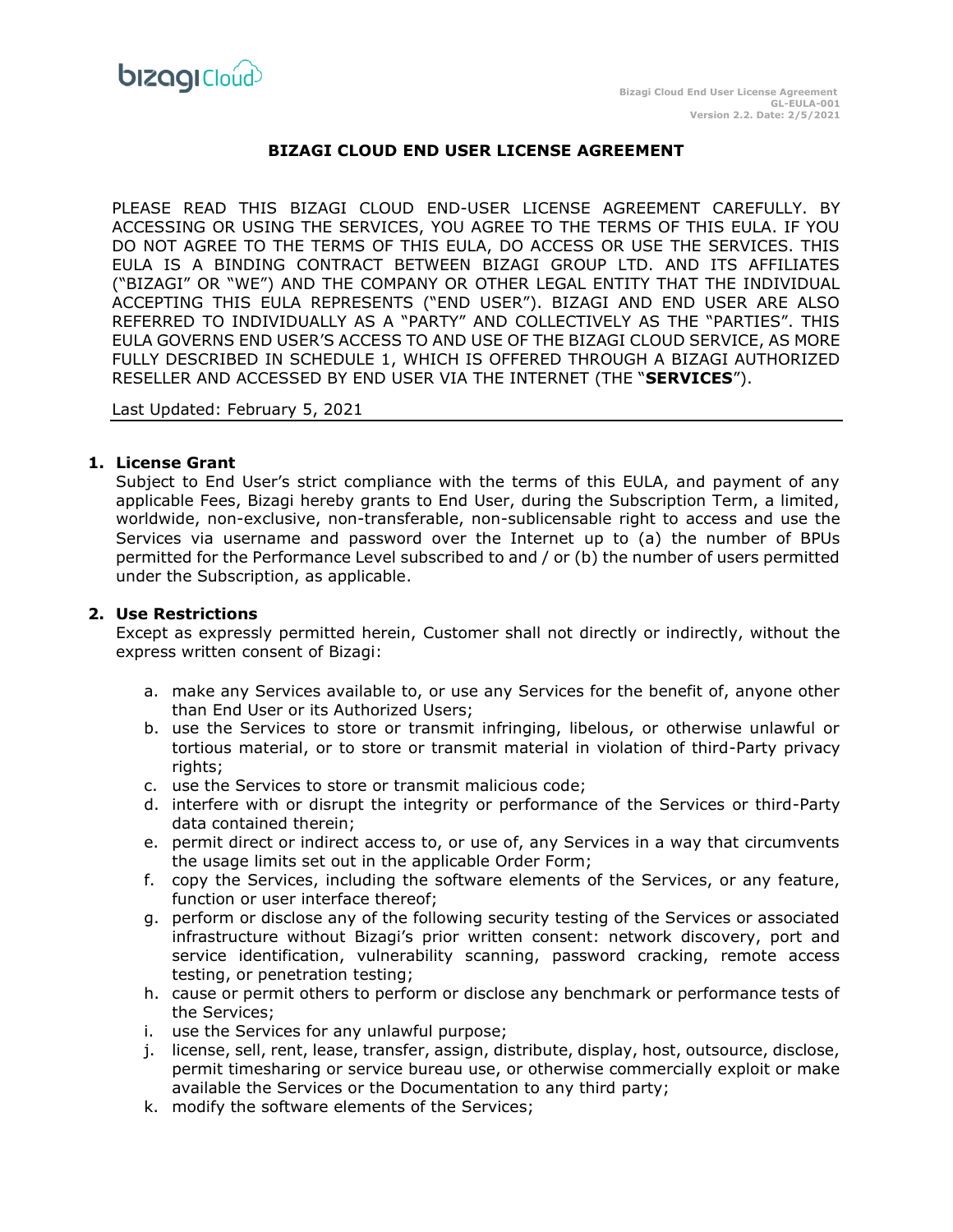

- l. create derivative works of the Services or the Documentation or any components thereof;
- m. translate, reverse engineer, decompile, disassemble or otherwise attempt to discover for any reason any source code, underlying ideas or algorithms of the Services or Documentation; or
- n. remove any legends relating to the copyright, trademarks, patents, or confidentiality from any copies of the Documentation or any print of a screen display from the Services.

# **3. Ownership**

The Services are licensed, not sold. Except as expressly set forth herein, Bizagi retains any and all rights in the Services, including all intellectual property rights therein. The Bizagi name and logo, and any other product names associated with the Services are trademarks of Bizagi or Bizagi's licensors and no right or license is granted to use them, other than as set forth herein.

# **4. End User Data / Data Protection / Security**

- a. Subject to the terms set forth herein, Bizagi does not own any data, information, or material that End User or Authorized Users submit in the course of using the Services or any information or data developed or derived therefrom ("End User Data"). End User has sole responsibility for the accuracy, quality, integrity, legality, reliability, appropriateness, and intellectual property ownership or right of use of all End User Data.
- b. End User hereby grants to Bizagi during the Subscription Term a limited, terminable worldwide, royalty-free, fully paid-up, fully sublicensable (through multiple tiers), transferable license to use the End User Data for purposes of providing the Services to End User. End User shall be solely responsible for handling and processing all notices sent to End User (or any Authorized User) by any third party claiming that the End User Data violates such party's rights.
- c. End User shall obtain at its sole expense any rights and consents from third parties necessary for the End User Data, as well as other vendors' products provided by End User that End User uses with the Services, including such rights and consents as necessary for Bizagi to perform the Services under this Agreement.
- d. To the extent Bizagi processes any Personal Data under this EULA, the terms of the Bizagi Data processing Agreement located at: <https://www.bizagi.com/sa?BLI&CL&DPA> shall apply.
- e. The Bizagi Cloud Technical and Organizational Security Measures that Bizagi has implemented are available at: <https://www.bizagi.com/sa?BC&CL&DS>.

## **5. Term / Termination**

- a. Term. This EULA shall apply commencing on the Effective Date and continuing for as long as End User has access to the Services (the "Subscription Term").
- b. Termination For Breach. Either Party may terminate this EULA for cause (a) if the other Party breaches any material term or provision of this EULA and, if capable of cure, such Party fails to cure such breach within thirty (30) days after receipt of notice of such breach; or (b) upon any insolvency of the other Party, any filing of a petition in bankruptcy by or against the other Party, any appointment of a receiver for the other Party, or any assignment for the benefit of the other Party's creditors.
- c. Suspension: Bizagi may temporarily suspend End User's password, account, and access to or use of the Services if End User violates any provision of the EULA, or if in Bizagi's reasonable judgment, the Services or any component thereof are about to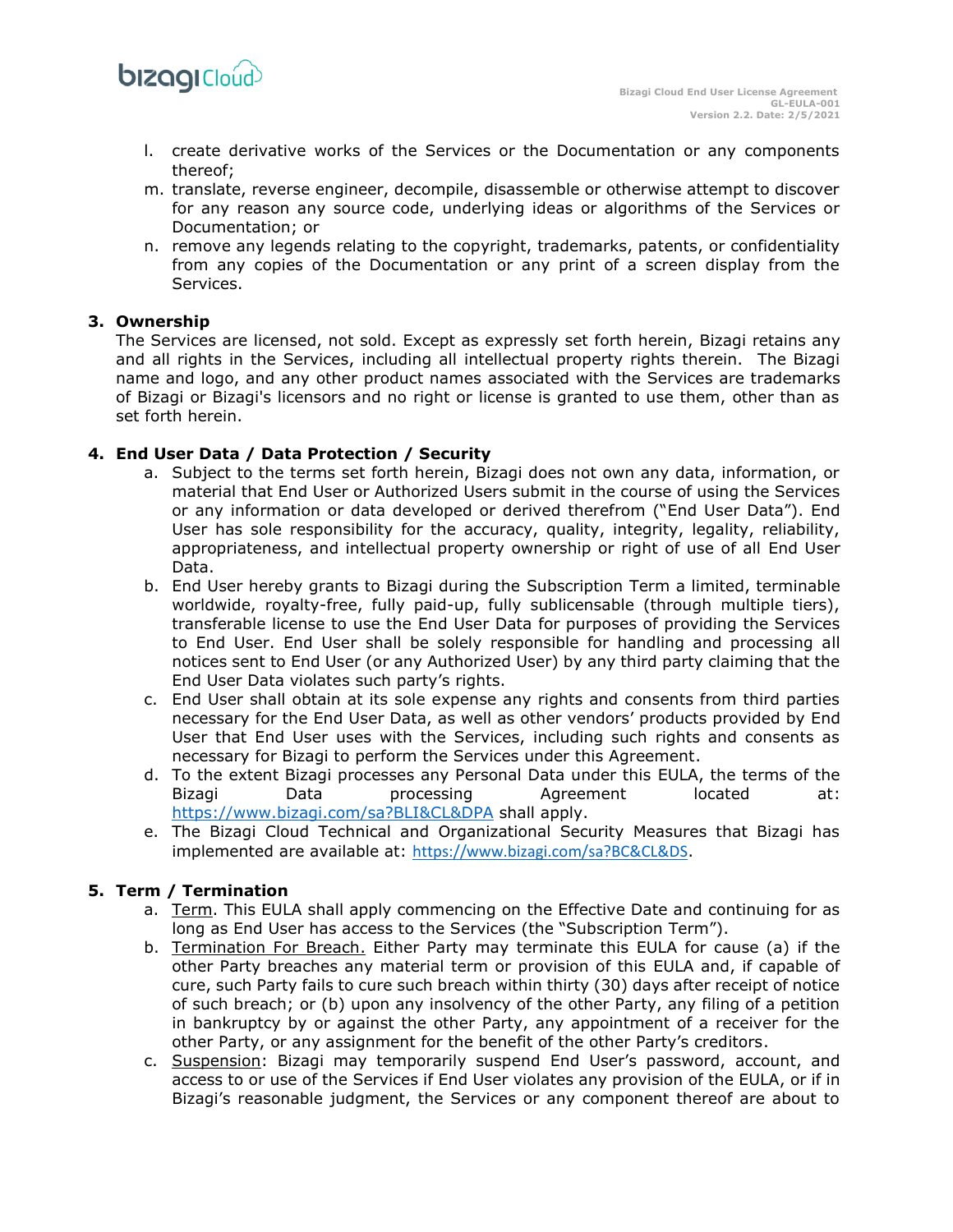

suffer a significant threat to security or functionality. Bizagi may also suspend End User's access to the Services immediately if the Bizagi Authorized Reseller notifies Bizagi that End User has breached any material term of the agreement between End User and the Bizagi Authorized Reseller, including without limitation any payment obligations therein.

- d. Termination of Bizagi Authorized Reseller's agreement with Bizagi. Following any termination or expiration of the Bizagi Authorized Reseller's agreement with Bizagi authorizing Bizagi Authorized Reseller to resell the Services, each End User's subscription to the Services outstanding at the time of such termination or expiration ("Existing Order") shall remain in effect until the end of its subscription term, and shall continue to be governed by this EULA, provided that Customer is not in breach of this EULA and Bizagi has received all payments due in connection with such Existing Orders. Except as provided herein, following a termination or expiration of a Bizagi Authorized Reseller's agreement with Bizagi, Bizagi is under no obligation to provide the Services directly to End User, or to assume a direct contractual relationship with End User.
- e. Upon expiration of the Subscription Term or termination of this EULA for any reason, End User shall cease all use of and access to the Services; provided however that End User may access the Services for the period of time set forth in Section 7 for the sole purpose of retrieval of End User Data.

#### **6. Maintenance and Support**

Unless agreed to otherwise in the agreement between End User and the Bizagi Authorized Reseller, Bizagi will provide End User with Software Maintenance as set forth at the following URL: [https://www.bizagi.com/sa?BC&CL&BCM.](https://www.bizagi.com/sa?BC&CL&BCM) If End User has opted to purchase Premium Support, the terms set forth at the following link shall apply: [https://www.bizagi.com/sa?BC&CL&PS.](https://www.bizagi.com/sa?BC&CL&PS) In each of the foregoing documents, references to Customer shall be deemed to refer to End User.

## **7. Data Retrieval**

Upon the expiry of the subscription, End User shall not access or use the Services, including the Documentation; however, at End User's request, and for a period of up to 60 days for Automation Services and 15 days for Studio Collaboration Services and Modeler Studios, after the effective date of termination ("Retrieval Period"), Bizagi will make available the End User's data so that it may be retrieved by End User. At the end of the Retrieval Period, Bizagi will have no obligation to maintain or provide any End User's data and will thereafter delete or destroy all copies of the End User Data in the Services or otherwise in Bizagi's possession or control, unless legally prohibited from doing so.

## **8. Confidentiality**

a. Definition: "Confidential Information" means any non-public information or materials belonging to, concerning or in the possession or control of a Party or its affiliates ("Disclosing Party") that is furnished, disclosed, or otherwise made available (directly or indirectly) to the other Party ("Receiving Party"), which is either clearly identified as confidential at the time of disclosure or is of a type that a reasonable person would recognize it to be confidential, including without limitation each Party's respective business and marketing plans, technology and technical information, product designs, business processes, financial information (including costs, profit or margin information), inventions, research and development, employee skills and salaries, and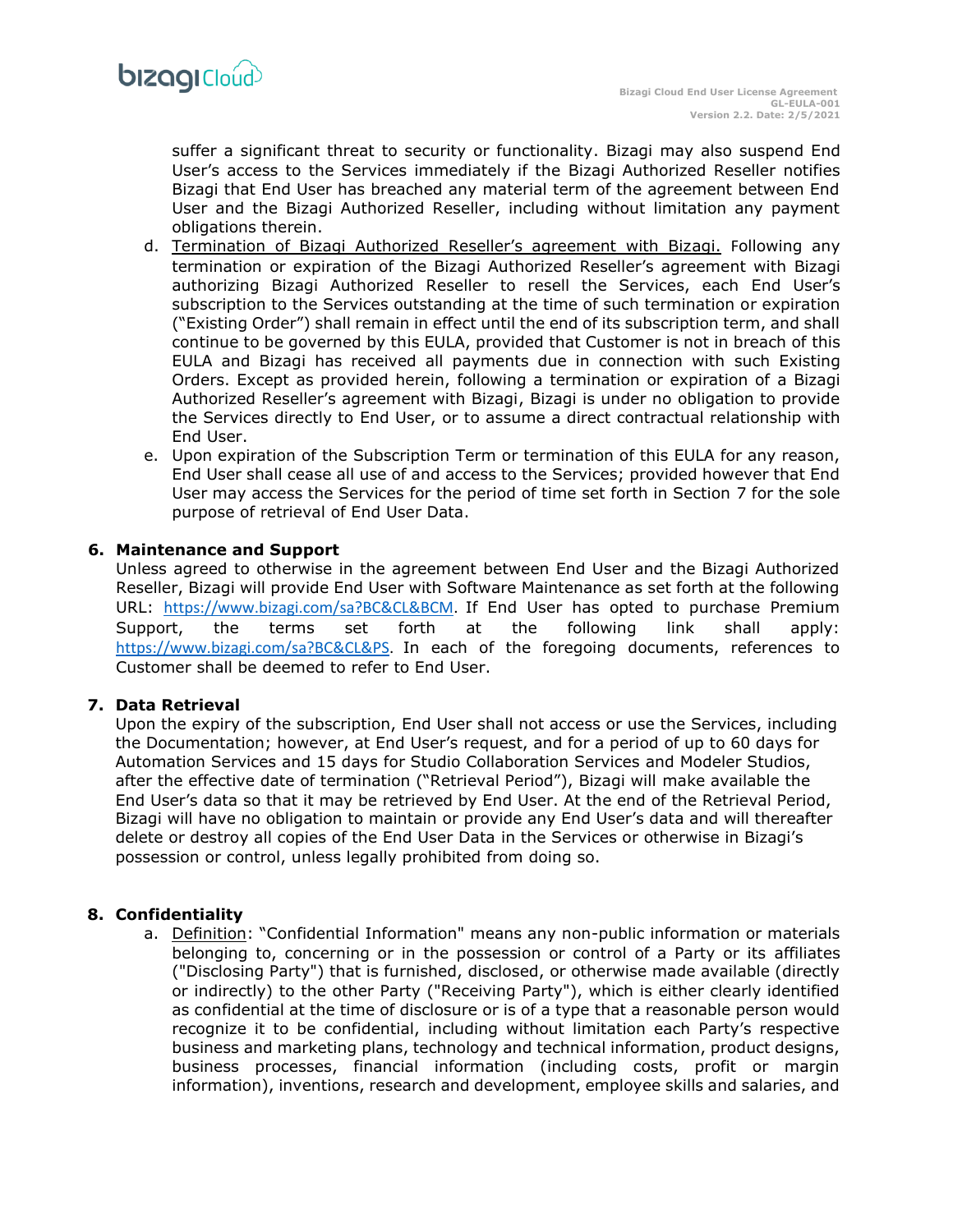customer information. The Parties agree to disclose only information that is required for the performance of obligations under this EULA.

- b. Exclusions: The confidentiality obligations of this EULA do not apply to any information that: a) is or becomes generally known to the public at the time of disclosure without breach of any obligation owed by the Receiving Party to the Disclosing Party; b) was rightfully known to the Receiving Party other than by a breach of an obligation of confidentiality prior to its disclosure by the Disclosing Party under this EULA; c) was independently developed by the Receiving Party without the use of or reference to the Confidential Information of the Disclosing Party, as substantiated by written evidence; or d) is lawfully received from a third party without an obligation of confidentiality.
- c. Non-Disclosure: Except as otherwise permitted in writing by the Disclosing Party, the Receiving Party will: a) protect the Disclosing Party's Confidential Information from unauthorized disclosure and use the same degree of care that the Receiving Party uses to protect its own Confidential Information, but in no event less than a commercially reasonable degree of care, b) not use the Disclosing Party's Confidential Information for purposes other than those necessary to exercise a right or fulfill an obligation of this EULA, and c) limit access to Confidential Information of the Disclosing Party to those of its employees, contractors, attorneys, financial advisors, and agents who need such access for the Receiving Party to exercise a right or fulfill an obligation of this EULA, who have been informed of the confidential nature of such information, and who are subject to confidentiality obligations with the Receiving Party containing protections no less stringent than those herein.
- d. Compelled Disclosures: If the Receiving Party is compelled by applicable law to disclose any Confidential Information then, to the extent permitted by applicable law, such Party shall: (a) promptly, and prior to such disclosure, notify the Disclosing Party in writing of such requirement so that the Disclosing Party can seek a protective order or other remedy or waive its rights under this section; and (b) provide reasonable assistance to the Disclosing Party in opposing such disclosure or seeking a protective order or other limitations on disclosure. If the Disclosing Party waives its rights or, after providing the notice and assistance required under this Section, the Receiving Party remains required by law to disclose any Confidential Information, such Party shall disclose only that portion of the Confidential Information that it is legally required to disclose.
- e. Survival: The provisions of this Section shall survive the termination of this EULA for a period of five (5) years from such termination; provided that the confidentiality obligations for Confidential Information that constitutes a trade secret (as determined under applicable law) shall survive the termination or expiration of this Agreement for as long as such Confidential Information remains a trade secret under applicable law.

## **9. User Accounts**

End User shall ensure that only Authorized Users can access the Services. User accounts may not be shared among individuals or used to provide access to the Services to individuals who are not the individual associated with the corresponding user account.

## **10.End User Responsibilities**

End User will **(a)** be responsible for Authorized Users' compliance with this EULA, **(b)** be responsible for the accuracy, quality and legality of the End User Data and the means by which it was acquired, **(c)** use commercially reasonable efforts to prevent unauthorized access to or use of Services, and notify Bizagi promptly of any such unauthorized access or use, and **(d)** use the Services only in accordance with the Documentation and all applicable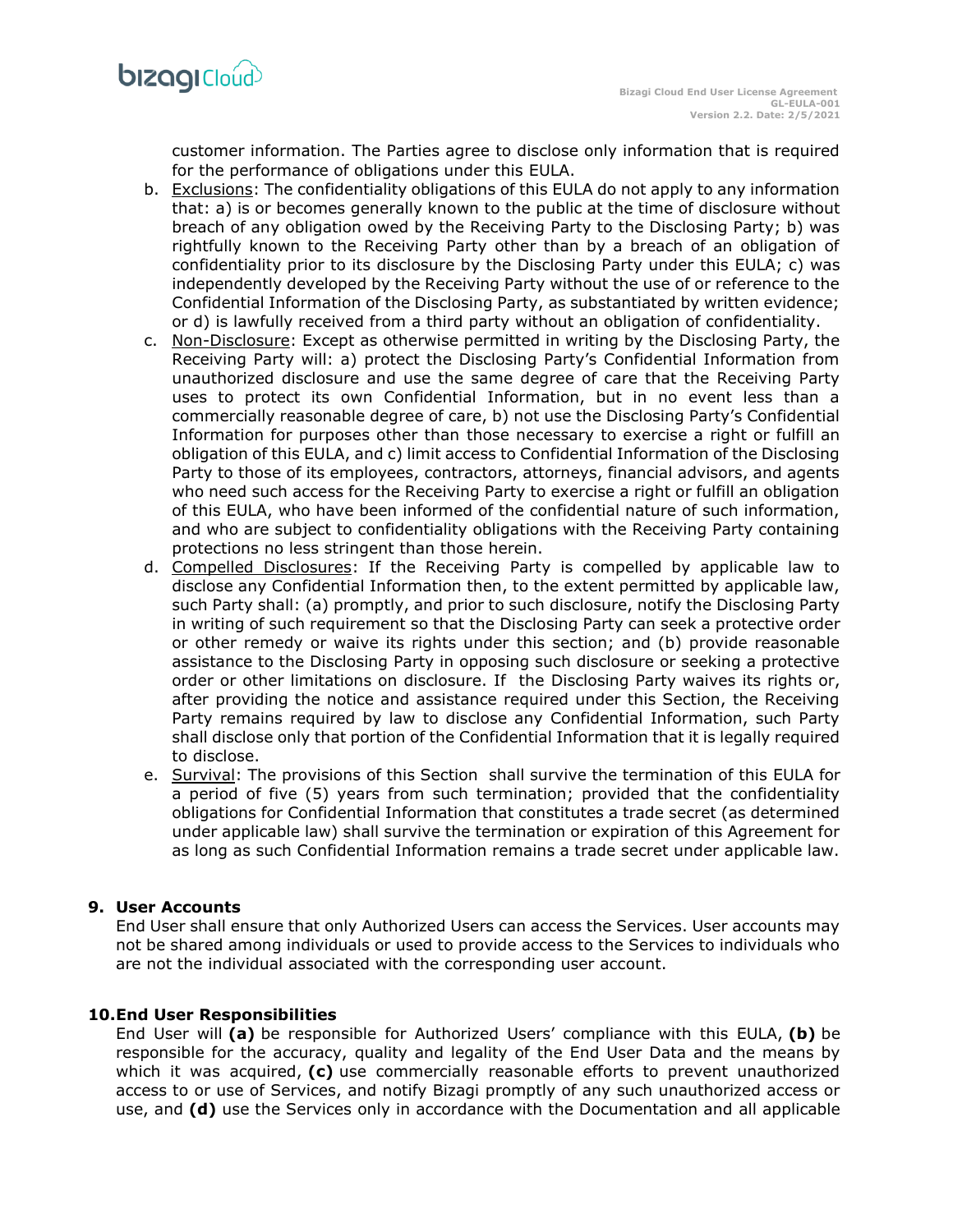

local, state, national, and foreign laws, treaties and government regulations, including those related to data privacy, international communication, and the transmission of technical or personal data in connection with End User's use of the Services.

#### **11.Equipment and Software**

End User must provide at its own expense Internet access, compatible software and compatible equipment to access and use the Services. End User must meet the system requirements that Bizagi specifies.

#### **12.Notice of unauthorized use**

End User must report to Bizagi immediately, and use reasonable efforts to stop immediately, any actual or suspected copying or distribution of the Services in violation of this EULA.

#### **13. Availability**

Bizagi will endeavor to make the Services available 99.95% of the time for Automation Services and 99.9% of the time for Modeler Services and Studio Collaboration Services, as further described in the Bizagi Cloud Service Level Agreement available at: [https://www.bizagi.com/sa?BC&CL&SLA](https://resourcesbizagi.azureedge.net/docs/StandardAgreements_2/Cloud/Service-Description/Service-Level-Agreement-NA.pdf) (the "SLA"). End User must submit any requests for Service Credits that it is owed in accordance with the SLA to the Bizagi Authorized Reseller.

## **14.Warranty**

- a. Bizagi warrants that during the Subscription Term the Services will perform in all material respects as described in the Documentation.
- b. DISCLAIMER: BIZAGI DOES NOT GUARANTEE THAT (A) THE SERVICES WILL OPERATE ERROR-FREE OR UNINTERRUPTEDLY, OR THAT BIZAGI WILL CORRECT ALL SERVICES ERRORS, (B) THE SERVICES WILL OPERATE IN COMBINATION WITH END USER DATA OR WITH ANY OTHER HARDWARE, SOFTWARE, SYSTEMS OR DATA NOT PROVIDED BY BIZAGI, AND (C) THE SERVICES WILL MEET END USER'S REQUIREMENTS, SPECIFICATIONS OR EXPECTATIONS. END USER ACKNOWLEDGES THAT BIZAGI DOES NOT CONTROL THE TRANSFER OF DATA OVER COMMUNICATIONS FACILITIES, INCLUDING THE INTERNET, AND THAT THE SERVICES MAY BE SUBJECT TO LIMITATIONS, DELAYS, AND OTHER PROBLEMS INHERENT IN THE USE OF SUCH COMMUNICATIONS FACILITIES. BIZAGI IS NOT RESPONSIBLE FOR ANY DELAYS, DELIVERY FAILURES, OR OTHER DAMAGE RESULTING FROM SUCH PROBLEMS. BIZAGI IS NOT RESPONSIBLE FOR ANY ISSUES RELATED TO THE PERFORMANCE, OPERATION OR SECURITY OF THE SERVICES THAT ARISE FROM END USER'S CONTENT THIRD-PARTY CONTENT. BIZAGI DOES NOT MAKE ANY REPRESENTATION OR WARRANTY REGARDING THE RELIABILITY, ACCURACY, COMPLETENESS, CORRECTNESS, OR USEFULNESS OF ANY THIRD-PARTY CONTENT, AND DISCLAIMS ALL LIABILITIES ARISING FROM OR RELATED TO THIRD PARTY CONTENT.
- c. ADDITIONAL DISCLAIMER: EXCEPT AS EXPRESSLY PROVIDED HEREIN, NEITHER PARTY MAKES ANY WARRANTY OF ANY KIND, WHETHER EXPRESS, IMPLIED, STATUTORY OR OTHERWISE, AND EACH PARTY SPECIFICALLY DISCLAIMS ALL IMPLIED WARRANTIES, INCLUDING, BUT NOT LIMITED TO, ANY IMPLIED WARRANTY OF MERCHANTABILITY, FITNESS FOR A PARTICULAR PURPOSE OR NON-INFRINGEMENT, TO THE MAXIMUM EXTENT PERMITTED BY APPLICABLE. END USER FURTHER ACKNOWLEDGES THAT IN ENTERING THIS EULA IT HAS NOT RELIED ON ANY PROMISE, WARRANTY OR REPRESENTATION NOT EXPRESSLY SET FORTH HEREIN.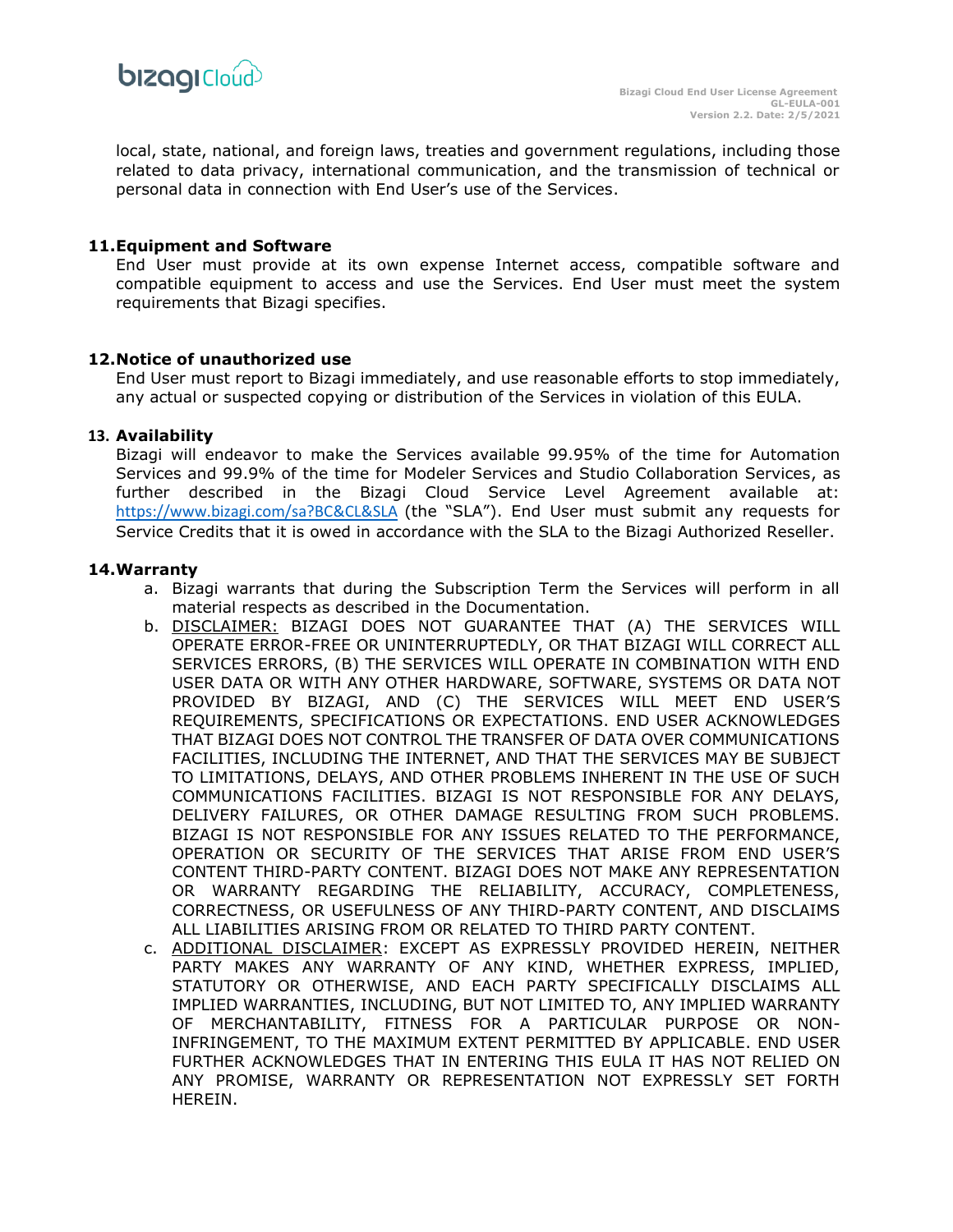d. EXCLUSIVE REMEDY: FOR ANY BREACH OF THE WARRANTY SET FORTH IN SECTION 14(a), END USER'S EXCLUSIVE REMEDY AND BIZAGI'S ENTIRE LIABILITY SHALL BE THE CORRECTION OF THE DEFICIENT SERVICES THAT CAUSED THE BREACH OF WARRANTY, OR, IF BIZAGI CANNOT SUBSTANTIALLY CORRECT THE DEFICIENCY IN A COMMERCIALLY REASONABLE MANNER, END USER MAY TERMINATE THE AFFECTED SERVICES AND SUBMIT TO THE BIZAGI AUTHORIZED RESELLER A CLAIM FOR REFUND OF ANY PREPAID FEES COVERING THE REMAINDER OF THE SUBSCRIPTION TERM. IN ANY CASE, IN ORDER FOR END USER TO SUBMIT A WARRANTY CLAIM UNDER THIS EULA, END USER MUST SUBMIT A SUPPORT TICKET IN ORDER TO RESOLVE THE NON-CONFORMITY AS SET FORTH IN SECTION 6.

## **15. Limitation of liability / exclusion of consequential and related damages**

- a. IN NO EVENT SHALL BIZAGI'S AGGREGATE LIABILITY ARISING OUT OF OR RELATED TO THIS AGREEMENT EXCEED THE TOTAL AMOUNT PAID BY END USER TO THE BIZAGI AUTHORIZED RESELLER FOR THE SERVICES. THE ABOVE LIMITATIONS WILL APPLY WHETHER AN ACTION IS IN CONTRACT OR TORT AND REGARDLESS OF THE THEORY OF LIABILITY.
- b. EXCEPT FOR ANY LIABILITY THAT CANNOT BE LIMITED BY LAW, IN NO EVENT WILL BIZAGI HAVE ANY LIABILITY TO END USER FOR ANY LOST PROFITS, REVENUES OR INDIRECT, SPECIAL, INCIDENTAL, CONSEQUENTIAL, COVER OR PUNITIVE DAMAGES, WHETHER AN ACTION IS IN CONTRACT OR TORT AND REGARDLESS OF THE THEORY OF LIABILITY, EVEN IF BIZAGI HAS BEEN ADVISED OF THE POSSIBILITY OF SUCH DAMAGES. THE FOREGOING DISCLAIMER WILL NOT APPLY TO THE EXTENT PROHIBITED BY LAW.

## **16. Indemnification**

- a. Indemnification by Bizagi**:** Bizagi will indemnify and hold End User harmless, from and against any claim against End User brought by a third party alleging that the Services infringes or misappropriates such third party's valid patent, copyright, trademark or trade secret (an "**IP Claim**"). Bizagi shall, at its expense, defend such IP Claim and pay damages finally awarded against End User in connection therewith, including the reasonable fees and expenses of the attorneys engaged by Bizagi for such defense, provided that **(a)** End User promptly notify Bizagi of the threat or notice of such IP Claim; **(b)** Bizagi has sole and exclusive control and authority to select defense attorneys, defend and/or settle any such IP Claim; and **(c)** End User fully cooperates with Bizagi in connection therewith. The provisions of this Section state the sole, exclusive and entire liability of Bizagi to End User and constitutes End User's sole remedy with respect to an IP Claim brought by reason of access to or use of the Services by End User.
- b. Indemnification Exclusions. Bizagi shall have no obligations under this section or any other liability for any claim of infringement or misappropriation resulting or alleged to result from: (a) any modification, alteration or enhancement to the applicable Services by any person or entity other than Bizagi; (b) any use of the applicable Services by End User in any manner for which such Services were not designed or otherwise in a manner inconsistent with the Documentation; (c) the combination, operation or use of the applicable Services or any part thereof in combination with any equipment, software, data or documentation not approved by Bizagi; (d) materials, items, resources, or services provided or performed by End User (whether or not used in connection with or incorporated into the Services); and (e) End User's continued use of the allegedly infringing Services after being notified thereof or after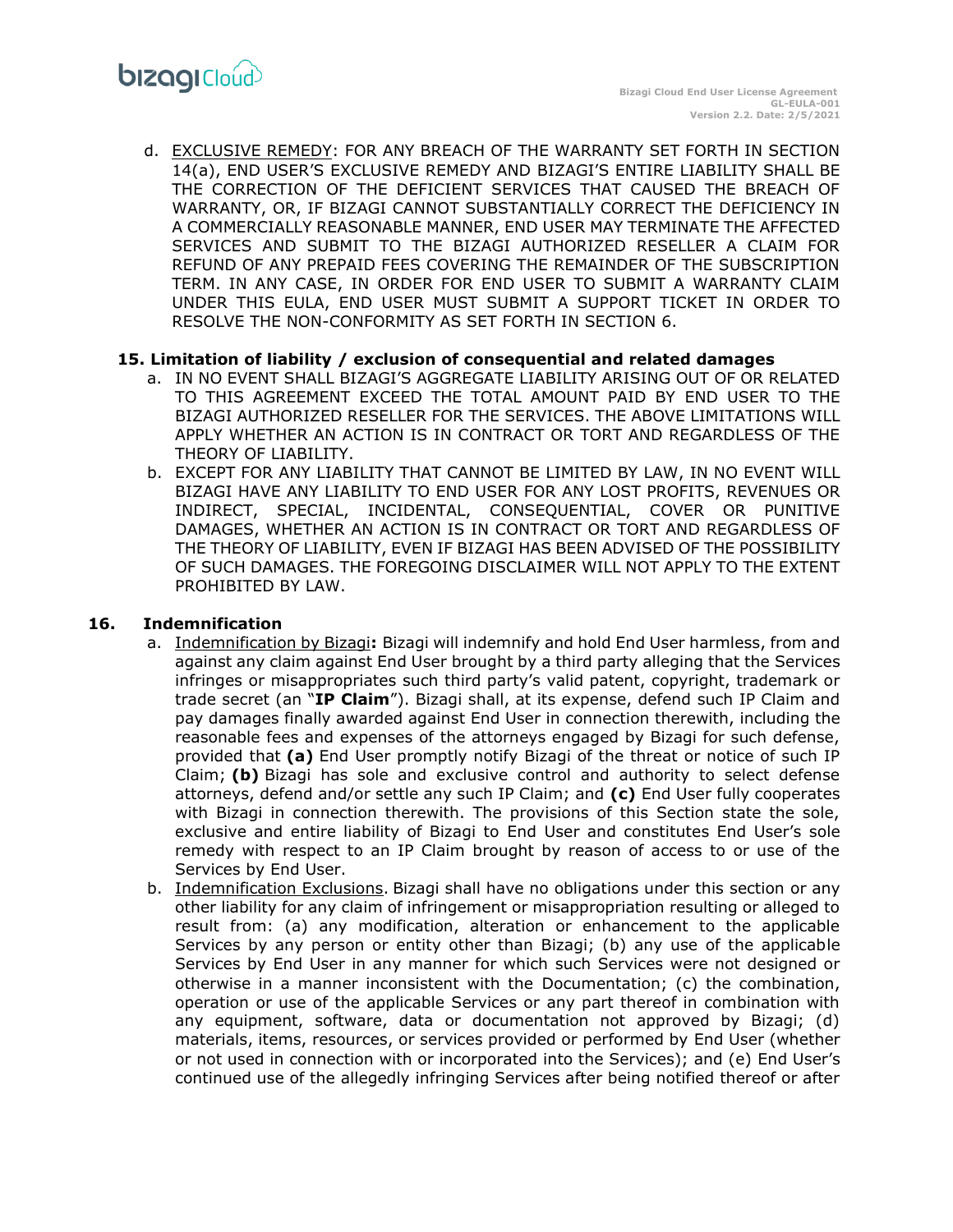

being informed of and provided with modifications that would have avoided the alleged infringement.

- c. Indemnification Remedy: In the event an infringement or misappropriation claim as described in Section 16(a) arises, or if Bizagi reasonably believes that a claim is likely to be made, Bizagi shall have the right, at its sole option and in lieu of indemnification, to: (a) modify the applicable portion of the Services to become non-infringing but functionally equivalent; (b) replace the applicable portion of the Services with material that is non-infringing but functionally equivalent; (c) obtain for End User the right to use the applicable portion of the Services upon commercially reasonable terms; or (d) remove the infringing or violative aspect of the Services if it can be removed without material degradation of the applicable Services.
- d. Indemnification by End User**:** End User will defend Bizagi against any claim, demand, suit or proceeding made or brought against Bizagi by a third party alleging that End User Data, or End User's use of the Services in breach of this EULA, infringes or misappropriates such third party's intellectual property rights or violates applicable law; (a "Claim Against Bizagi"), and will indemnify Bizagi from any damages, attorney fees and costs finally awarded against Bizagi as a result of, or for any amounts paid by Bizagi under a court-approved settlement of, a Claim Against Bizagi, provided Bizagi (a) promptly give End User written notice of the Claim Against Bizagi, (b) give End User sole control of the defense and settlement of the Claim Against Bizagi (except that you may not settle any Claim Against Bizagi unless it unconditionally releases Bizagi of all liability), and (c) give End User all reasonable assistance, at End User's expense.

#### **17.General provisions**

- a. Audit: Bizagi may audit End User's use of the Services to assess whether such use is in accordance with this EULA and to ensure End User's compliance with the terms of this EULA or the terms of the agreement between End User and the Bizagi Authorized Reseller. The End User agrees to cooperate with Bizagi's audit and provide reasonable assistance and access to information. Any such audit shall not unreasonably interfere with the End User's normal business operations.
- b. Service Analyses: Bizagi may (i) compile anonymous statistical and other information related to the performance, operation and use of the Services, and (ii) use data from the Services, to create statistical analyses, and for research and development purposes ("Service Analyses") which may be made publicly available.
- c. Marketing: Bizagi may: (i) include End User's name and logo in a list of Bizagi's customer to publicize the execution of this EULA, (ii) refer to End User's name and logo on Bizagi's website; and (iii) refer to End User's name and logo in marketing materials. Further, End User agrees to serve as a reference for Bizagi following the go-live date of End User's solution, upon written agreement between the Parties at that time.
- d. Contracting Legal Entity, Governing Law and Jurisdiction: The Bizagi contracting legal entity under this EULA, the address to which direct notices under this EULA should be sent, what law will apply in any dispute or lawsuit arising out of or in connection with this EULA, and which courts have jurisdiction over any such dispute or lawsuit, depend on where End User is domiciled, as follows: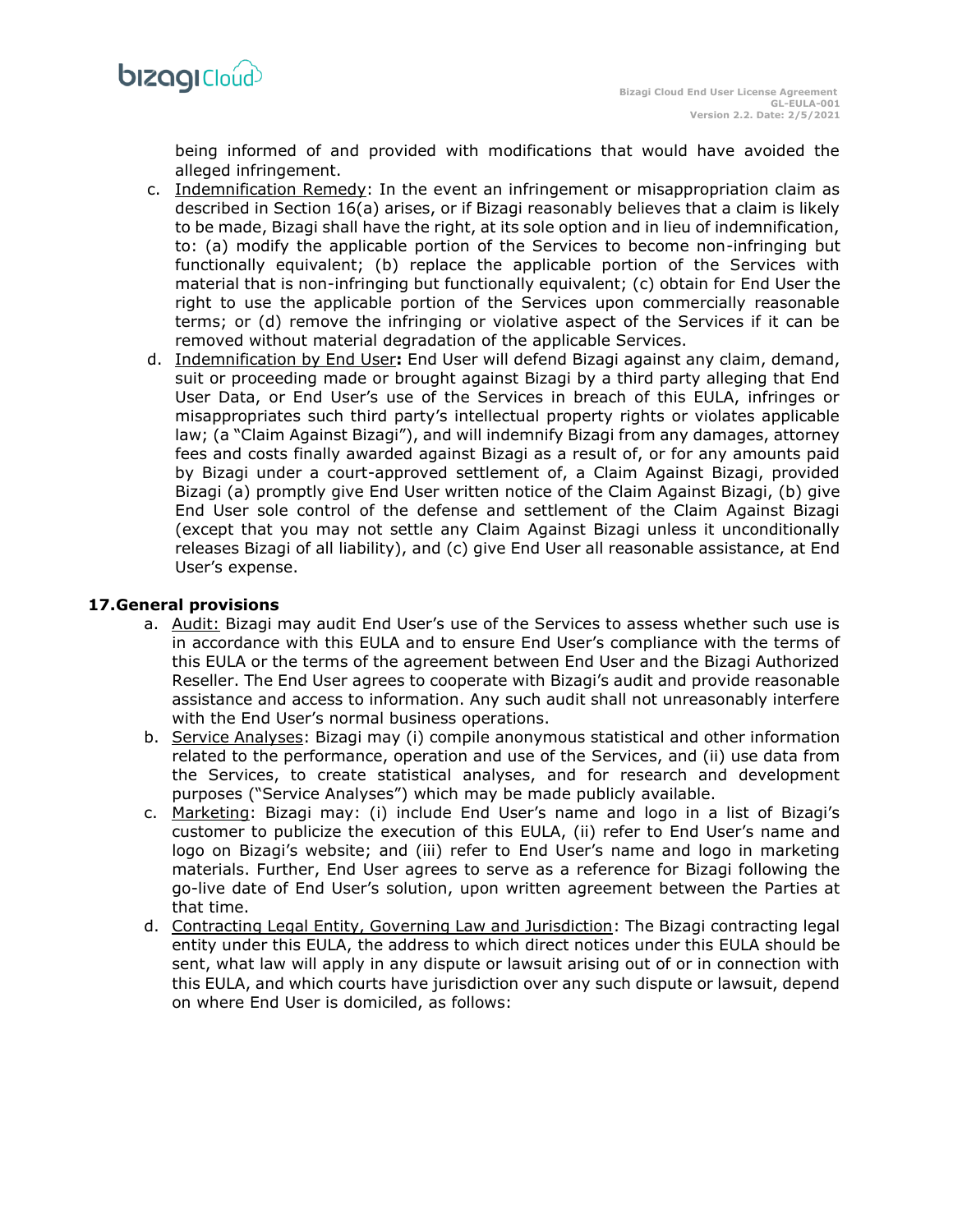# **bizagi**Cloud

| If End User is<br>domiciled in:                                                                                                                     | The<br>Bizagi<br>Contracting<br>Entity is:                | <b>Notices</b><br>should<br>be<br>addressed to:                                                                                                                  | The<br>Governing<br>Law is:                | The Courts having<br>exclusive<br>jurisdiction are: |
|-----------------------------------------------------------------------------------------------------------------------------------------------------|-----------------------------------------------------------|------------------------------------------------------------------------------------------------------------------------------------------------------------------|--------------------------------------------|-----------------------------------------------------|
| The United<br>States of<br>America,<br>Canada,<br>Mexico or a<br>Country in<br>the<br>Caribbean.                                                    | Bizagi Corp                                               | 200 Massachusetts<br>Ave Northwest,<br>Washington, DC,<br>20001, United States                                                                                   | The Laws<br>of<br>the State of<br>Delaware | The Courts of the<br>State of Delaware              |
| A Country in<br>Europe other<br>than<br>Switzerland,<br>Germany, or<br>Spain; the<br>Middle East;<br>Africa; or in<br>Asia or the<br>Pacific region | Bizagi Limited                                            | Building 2, 2nd Floor,<br>Chiltern Park, Chiltern<br>Hill Chalfont St Peter<br>SL9 9FG                                                                           | The Laws of<br>England<br>and<br>Wales     | The<br>Courts<br>of<br>England<br>and<br>Wales      |
| Spain and a<br>Country in<br>South or<br>Central<br>America.                                                                                        | As applicable:<br>Bizagi Iberica<br>Bizagi<br>or<br>Latam | As applicable:<br>Calle Serrano, 25<br>planta 4º Drch<br>28001-Madrid,<br>España<br>or<br>Carrera 7 No 71 - 52,<br>Torre B,<br>Oficina 1302, Bogotá,<br>Colombia | The Laws of<br>the State of<br>Delaware    | The Courts of the<br>State of Delaware              |
| Germany or<br>Switzerland                                                                                                                           | Bizagi<br>Deutschland<br>GmbH                             | Nymphenburgerstraße<br>4, 80335 München                                                                                                                          | The Laws of<br>Germany                     | <b>The</b><br>Courts<br>of<br>Munich, Germany       |

- e. Export Restrictions: Export laws and regulations of the United States of America and any other relevant local export laws and regulations apply to the Services. End User agrees that such export laws govern its use of the Cloud Services (including technical data) provided under this Agreement, and the End User agrees to comply with all such export laws and regulations (including "deemed export" and "deemed re-export" regulations). End User agrees that no data, information, software programs and/or materials resulting from the Services (or direct product thereof) will be exported, directly or indirectly, in violation of these laws, or will be used for any purpose prohibited by these laws including, without limitation, nuclear, chemical, or biological weapons proliferation, or development of missile technology.
- f. Survival: Notwithstanding anything to the contrary contained herein, all terms of this EULA relating to confidentiality, proprietary rights, indemnification, disclaimers of warranty and limitations of liability, as well as those terms that by their nature survive any expiration or termination of this EULA shall survive any termination or expiration of this EULA.
- g. Relationship**:** No joint venture, partnership, employment, or agency relationship exists between End User and Bizagi as a result of this EULA or End User's use of the Services.
- h. Entire Agreement: This EULA, together with all referenced Schedules, constitutes the full and complete understanding and agreement between the Parties with respect to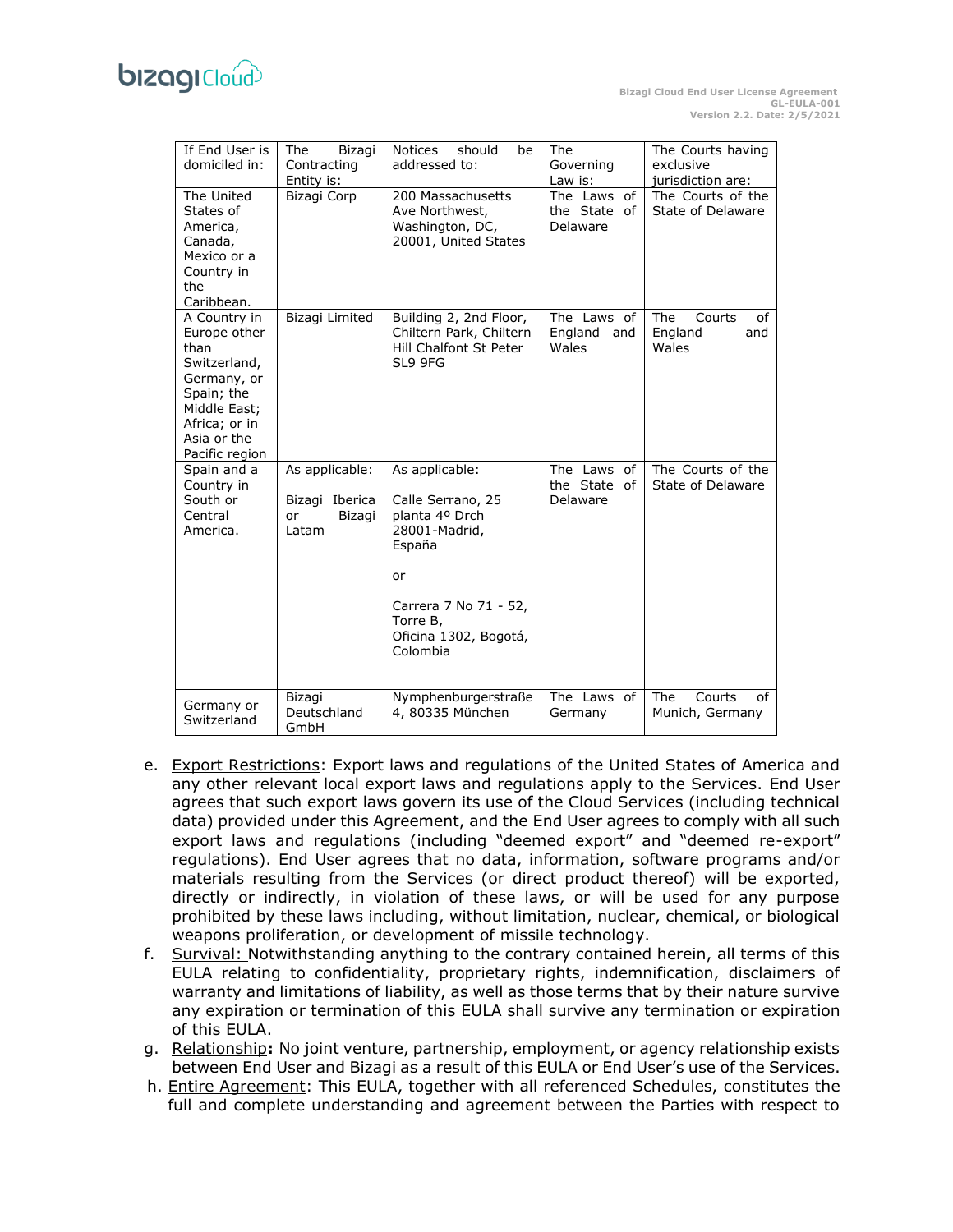

the subject matter of this EULA and constitutes a full statement of the terms of their agreement. This EULA supersedes all prior written agreements and contemporaneous oral agreements with respect to the subject matter hereof. End User has not relied upon any representation or promise made or given by or on behalf of Bizagi that is not set forth herein as an inducement to enter into this Agreement. End User has not relied on the delivery of any future functionality regardless of any verbal or written communication about Bizagi's future plans.

- i. Amendment: This EULA may only be modified by a written agreement signed by duly authorized representatives of End User and Bizagi.
- j. Severability: If any provision of this EULA is held by a court of competent jurisdiction to be invalid or unenforceable, then such provision(s) shall be construed, as nearly as possible, to reflect the intentions of the invalid or unenforceable provision(s), with all other provisions remaining in full force and effect.
- k. Waiver**:** Bizagi's failure to enforce any right or provision in this EULA shall not constitute a waiver of such right or provision unless acknowledged and agreed to by Bizagi in writing.
- l. Assignment: This EULA may not be assigned by End User without Bizagi's prior written approval but may be assigned by Bizagi to **(i)** a parent or subsidiary, **(ii)** an acquirer of assets, or **(iii)** a successor by merger. Any purported assignment in violation of this section shall be void.
- m.Force Majeure: Neither Party shall be responsible for failure or delay of performance if caused by: an act of war, hostility, or sabotage; act of God; pandemic; electrical, internet, or telecommunication outage that is not caused by the obligated Party; government restrictions; or other event outside the reasonable control of the obligated Party; provided that such Party gives as reasonable as practicable written notice thereof to the other Party and uses diligent efforts to mitigate the effect of a force majeure event and resume performance. If such event continues for more than 30 days, either Party may cancel unperformed Services and affected orders upon written notice.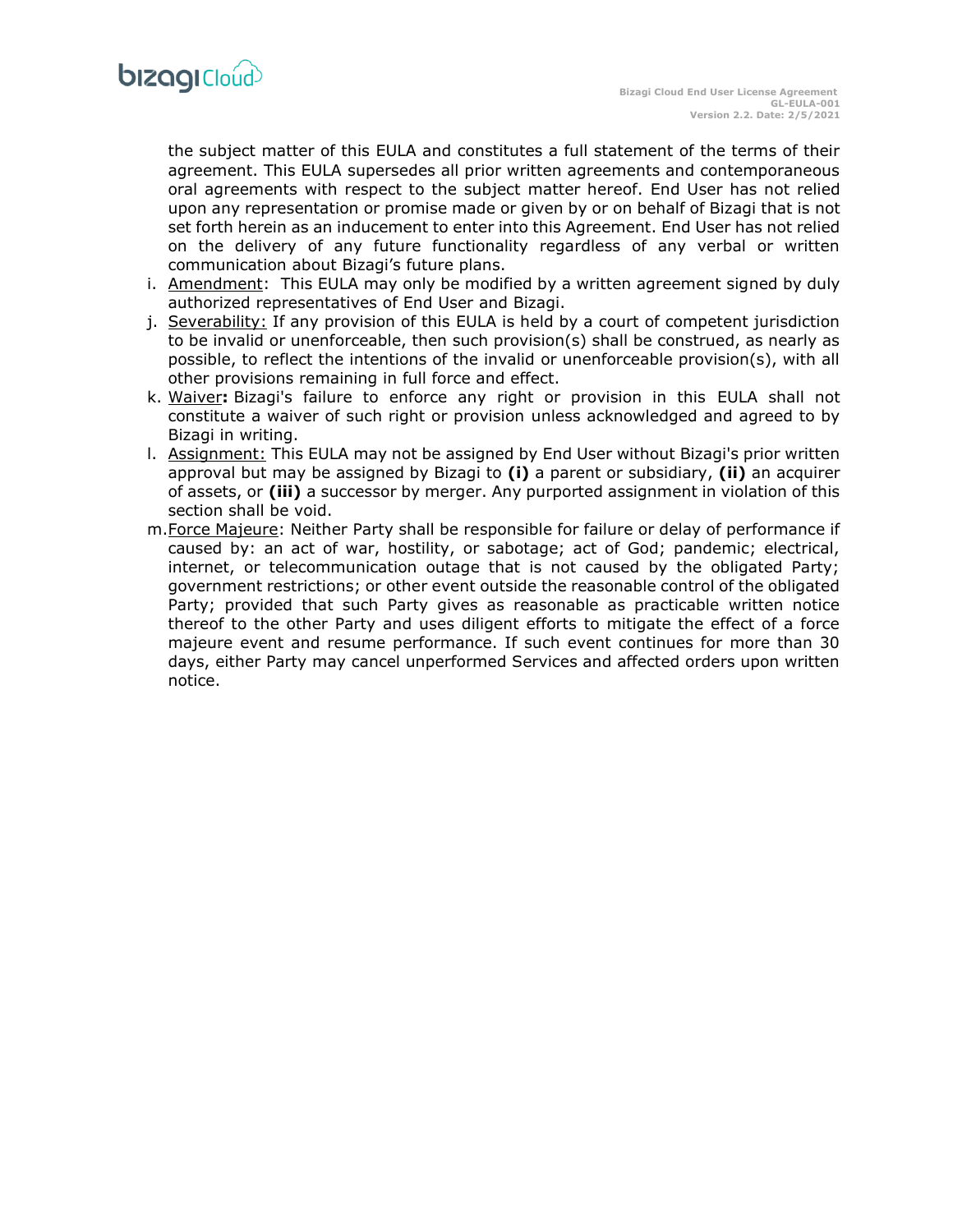**bizagi**Cloud

## **GLOSSARY**

- a. Affiliate: is any entity that, with respect to a Party to this Agreement, controls, is controlled by, or is under common control with such Party, either directly or indirectly, by share ownership, contract or otherwise. For purposes of this definition, the term "control" and correlative terms mean ownership, directly or through one or more Affiliates, of fifty percent (50%) or more of the shares of stock entitled to vote for the election of directors, in the case of a corporation, or fifty percent (50%) or more of the equity interests in the case of any other type of legal entity, or status as a general partner in any partnership, or any other arrangement whereby a Party controls or the power to direct or cause the direction of the management and policies of an entity
- b. Authorized Users: means those employees, consultants, agents, contractors, and third parties, who are authorized by the End User to use the Services in accordance with this EULA. Authorized User access control shall be integrated with End User's own user authentication system or can be managed by End User using Bizagi´s own authentication system. Only Authorized Users can access the Services.
- c. Bizagi Authorized Reseller: means the entity that has been authorized and certified as a reseller of the Services and that resells the Services to the End User pursuant to a separate contract between such entity and the End User.
- d. Bizagi Performance Units (BPUs): A BPU is a unit of measurement for the performance (processing capacity) of an Automation Service environment. One BPU encompasses the different resources needed for an environment to execute 10,000 steps per month.
- e. Documentation means all user manuals, operating manuals, technical manuals and any other instructions, specifications, documents or materials, in any form or media, that describe the functionality, installation, testing, operation, use, maintenance, support, or technical or other components, features or requirements, of the Services, which are available at [http://help.bizagi.com](http://help.bizagi.com/) or any other URL as may be provided to End User from time to time.
- f. Model Owner: means the Authorized User who creates and stores a new process. Owner can also "invite" Editors to view, modify and collaborate.
- g. Performance Levels: means the performance levels available to customers which are measured in Bizagi Performance Units (BPUs).
- h. Step: A step is any shape in a process diagram, except for the start and the end shapes.
- i. Third Party Content: means information obtained by the End User from publicly available sources or made available directly to the End User by other companies or individuals under separate terms and conditions, that the End User decides to use and or store in the Services.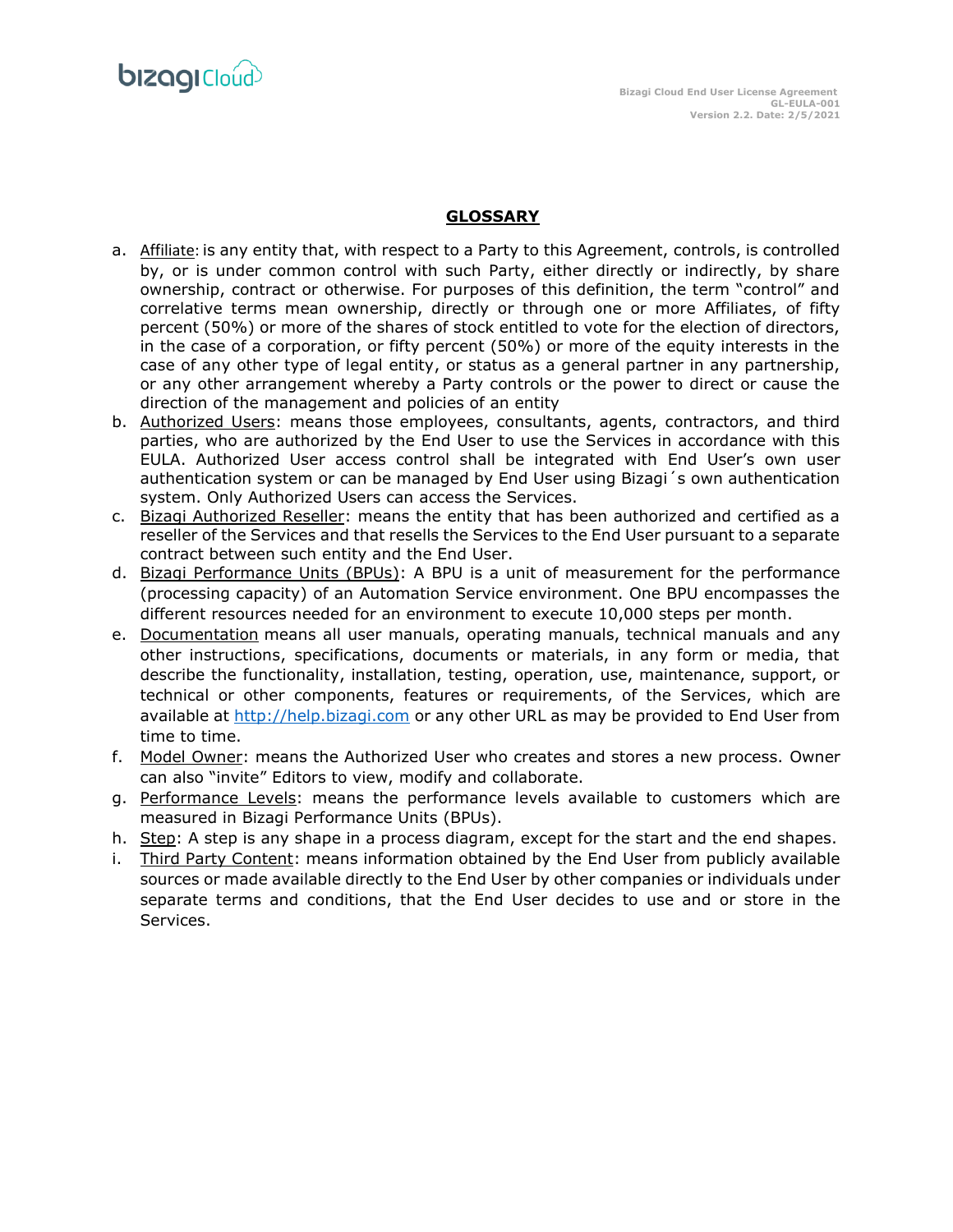## **Schedule 1 – Product Specific Terms**

## 1. **BIZAGI CLOUD AUTOMATION SERVICES.**

- a. The Bizagi Cloud Automation Service is a subscription-based service that provides all the power of Bizagi Digital Business Platform in the cloud. Use of the Bizagi Cloud – Automation Service is measured on a per-usage basis and has no limit on the number of Authorized Users or process applications that can use the platform. The number of BPU's included in End User's subscription is as set forth in the agreement between End User and the Bizagi Authorized Reseller.
- b. Bizagi Cloud Automation Service provides a private cloud for each customer. Each private cloud is isolated so that the cloud is not shared with other customers, and access is only granted to Authorized Users.
- c. Scale Up
	- i. End User may request to scale up the Performance Level or add new environments during the Subscription Term by contacting the Bizagi Authorized Reseller. Such Bizagi Authorized Reseller will coordinate with Bizagi to comply with such request. End User will be required to pay any fees to the Bizagi Authorized Reseller resulting from such scale up in Performance Level in accordance with the payment terms of its agreement with the Bizagi Authorized Reseller.
	- ii. Automatic Scale Up / BPU Report. Bizagi will generate a BPU usage report on a monthly basis which shows End User's BPU consumption during the previous month ("BPU Report"). If the BPU Report shows that End User has exceeded the maximum number of BPU's included in the contracted Performance Level as permitted in its subscription for two consecutive months and End User fails to upgrade to the appropriate Performance Level during such two (2) month period, then Bizagi will notify the Bizagi Authorized Reseller and automatically scale up End User to the appropriate Performance Level. The appropriate Performance Level will be determined based on the average BPU usage during the previous two (2) month period. End User will be required to pay any fees to the Bizagi Authorized Reseller resulting from such scale up.
- d. Scale Down**.** Upon End User's request to the Bizagi Authorized Reseller, Bizagi will permit Customer to Scale Down to a lower Performance Level, with such Scale Down going into effect at the time of the next renewal.
- e. System Reliability**.** Bizagi automatically maintains three replicas of database and servers to protect against hardware failure and increase system reliability.
- f. Upgrading Service. Whenever updates/upgrades are available, Bizagi will inform its end users and provide documentation and release notes. End User decides when to upgrade and requests the start of the upgrade procedure through the Bizagi Authorized Reseller. The Bizagi team will schedule the execution of the upgrade at an agreed date/time with the End User. In any event the upgrades must be completed within non-working days or hours.
- g. Virtual Private Network **(VPN Service).** If purchased, End User may choose to purchase a VPN Service to extend the End User's private network and provide a tunnel over the communication channel between Bizagi Cloud – Automation Service and the End User's corporate premises. The VPN Service includes initial setup, connectivity tests, and technical support. To use the VPN service the Customer needs a supported VPN device located on-premises, with a Public IP address (Ipv4) assigned, with capabilities to be configured using the Ipsec protocol. In the event that Customer has purchased a VPN Service, in the terms of this section 14, as well as Bizagi Cloud – Disaster Recovery Service, a second VPN Service must be acquired to access the Bizagi Cloud – Disaster Recovery Service.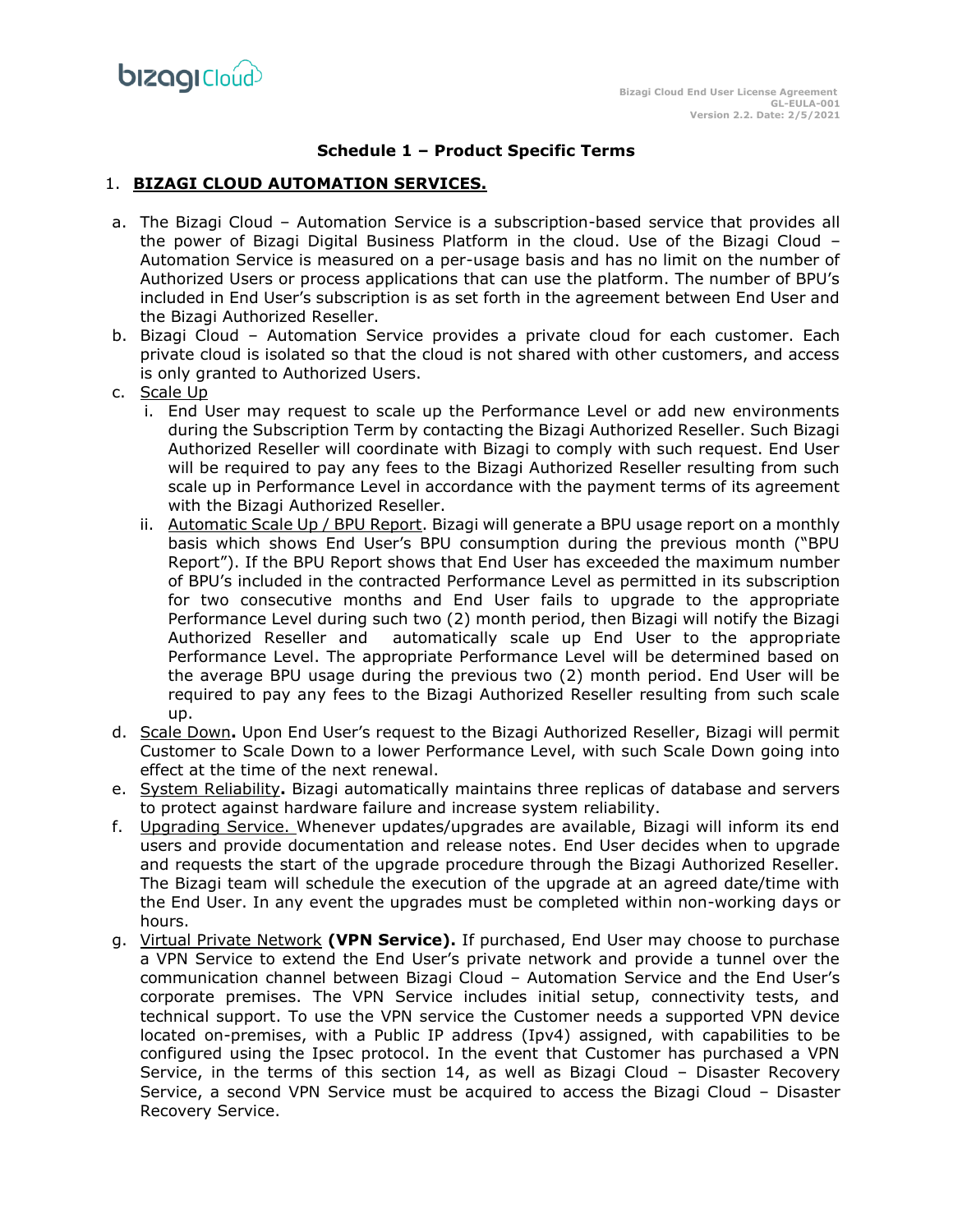# 2. **BIZAGI CLOUD – MODELER SERVICES**

- a. Editors of a Model uploaded to the Bizagi Cloud Modeler Services can design, review and change the process flow from anywhere, using the Modeler desktop, and provide real-time feedback via online discussions with other team members. Changes to the process are visible in real time by all Editors or Contributors. Modeler Services provides an isolated private cloud where the definition of all End User's Processes is securely stored in an environment that can only be accessed by Authorized Users.
- b. A subscription to Bizagi Cloud Modeler Services is required to be able to use the collaboration features, to save in the cloud process repository, to have a process portal and enjoy all other features included in the Service. An "Enterprise" subscription plan allows End User to invite Editors or Contributors.
- c. End User must have a current subscription for the Authorized Users of its Enterprise subscription plan. Each invitation (i.e., email address) may be used only by a single individual. All Authorized Users must be part of the Enterprise subscription plan.
- d. In the subscription, all processes are uploaded to the process repository and become part of Modeler Services. If End User adds more Authorized Users during the term of the Order Form, End User will be responsible for paying the yearly prorated fee. That is, End User will only be charged for the remaining number of days until the end of the Term.
- e. All Authorized Users are created as "Editors", who have the ability to (1) upload their models, which will be part of the subscription, (2) open a shared Model with Modeler desktop to change process flow; (3) open a shared Model with Modeler desktop to include or change its documentation; and (4) include comments on any Model, diagram or shape via Modeler desktop or a browser. "Editors" can invite other users of the subscriptions as "Contributors" to (1) view the process flow and its documentations, and (2) include comments on any Model, diagram or shape using a browser. Contributors have no access to editing process flow or documentation. Contributors have no access to edit process flows or Documentation in Modeler. Customer Data Representations
- f. Editors acknowledge that any data submitted by them to Cloud Models may be retained indefinitely, distributed, displayed, published, modified, and used for any purpose by that Cloud Model's Owner, notwithstanding any other provision of this Agreement. Bizagi has no responsibility to enforce any confidentiality obligation the Model's Owner may have to End User. If an Editor submits content to a process, the Owner of that process may publish or distribute End User Data to a third party, revoke the Editor's permission to access a Process and End User's Data within it, or transfer all rights in the process to a third party.
- g. The Bizagi Cloud Modeler Services include features that permit Owners to invite Editors to view, modify and collaborate. Bizagi has no liability for any distribution, publication, display, use or disclosure of Customers Data by other users of the Bizagi Cloud Modeler Services to whom Customer provides or submit its data.

# 3. **BIZAGI CLOUD – STUDIO COLLABORATION SERVICES**

- a. Bizagi Cloud Studio Collaboration Services, also mentioned as Studio Collaboration Services, offers Authorized Users the ability to work from anywhere on the automation of the processes that are shared with them. Changes are visible in real time, allowing users to co-develop and accelerating the project's time to market. Bizagi Cloud Studio Collaboration Services provides an isolated private cloud where the definition and resources of automated processes are securely stored, in an environment that can only be accessed by Authorized Users.
- b. A subscription to Bizagi Cloud Studio Collaboration Services is required to invite users to create projects in the cloud development environment, run a work portal on the cloud